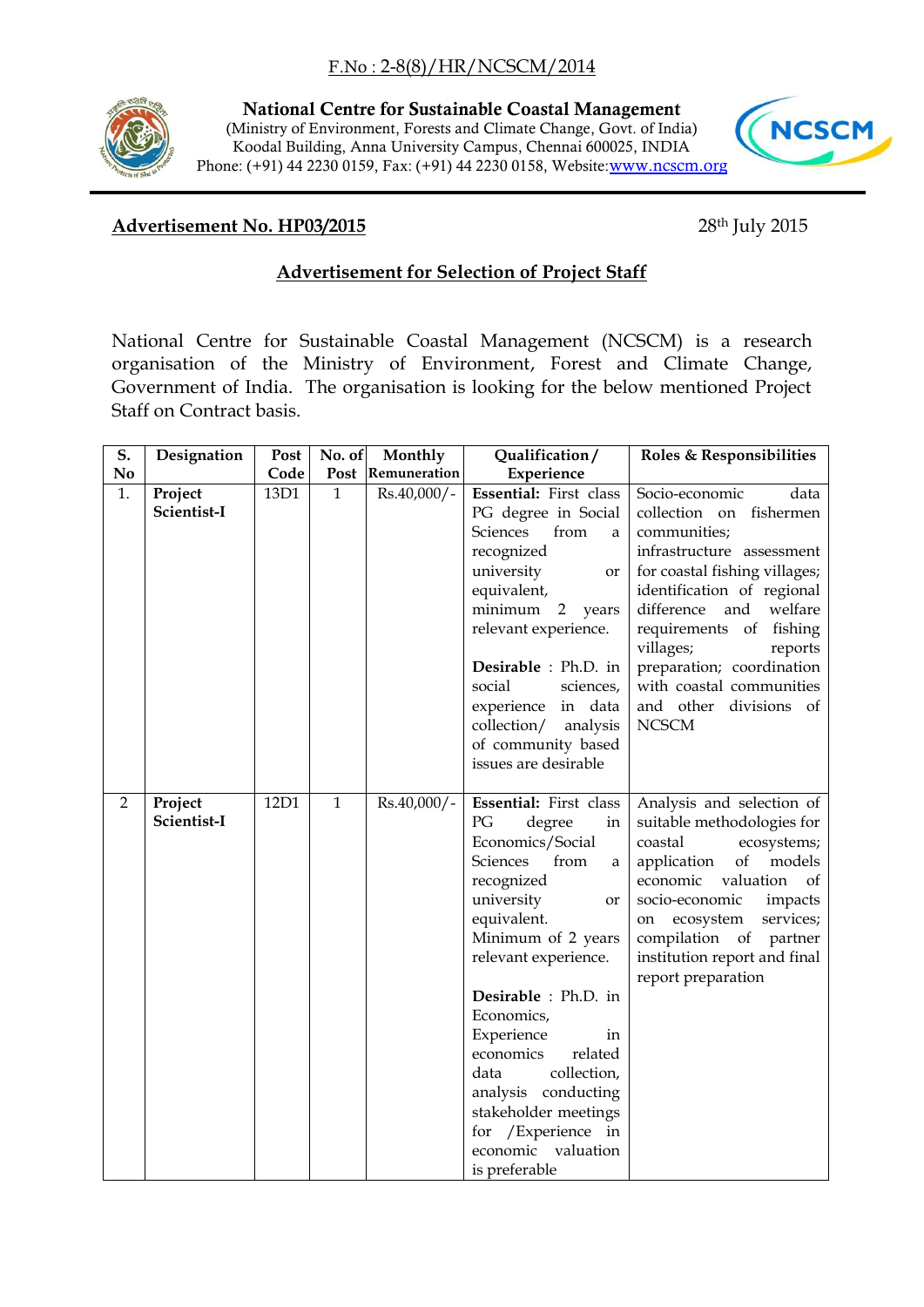| S.             | Designation                                | Post                 | No. of         | Monthly           | Qualification/                                                                                                                                                                                                                                                                                   | Roles & Responsibilities                                                                                                                                                                                  |
|----------------|--------------------------------------------|----------------------|----------------|-------------------|--------------------------------------------------------------------------------------------------------------------------------------------------------------------------------------------------------------------------------------------------------------------------------------------------|-----------------------------------------------------------------------------------------------------------------------------------------------------------------------------------------------------------|
| N <sub>o</sub> |                                            | Code                 |                | Post Remuneration | Experience                                                                                                                                                                                                                                                                                       |                                                                                                                                                                                                           |
| 3.             | Project<br>Associate                       | 12C1                 | 1              | Rs.30,000/-       | <b>Essential</b> : First class<br>PG<br>degree<br>in<br>Economics/Social<br>Sciences<br>from<br>a<br>recognized<br>university<br>or<br>equivalent.<br>Minimum of 1 year<br>relevant experience.<br>Desirable : Ph.D. in<br>Economics,<br>Experience in data<br>collection<br>and<br>applications | collection<br>Data<br>and<br>of<br>valuation<br>coastal<br>ecosystem services; data<br>input<br>to<br>models<br>of<br>ecosystem services; report<br>preparation for various<br>coastal ecosystem services |
| 4.             | <b>Senior</b><br>Research<br><b>Fellow</b> | 13B <sub>2</sub>     | $\mathbf{1}$   | Rs.18,000/-       | <b>Essential</b> : First class<br>PG degree in Social<br>from<br>Sciences<br>a<br>recognized<br>university<br>or<br>equivalent.<br>Minimum of 2 years<br>relevant<br>experience<br>in<br>research<br>and<br>teaching.<br>Desirable<br>Experience in data<br>collection<br>and<br>applications    | collection<br>Data<br>and<br>landuse map preparation<br>of fishing villages using<br>RS<br>and<br>GIS;<br>documentation                                                                                   |
| 5.             | Junior<br>Research<br>Fellow               | 12A1<br>$\&$<br>12A2 | $\overline{2}$ | $Rs.16,000/-$     | Essential : First class<br>PG<br>degree<br>in<br>Economics/Social<br>Sciences<br>from<br>a<br>recognized university<br>or equivalent                                                                                                                                                             | nil                                                                                                                                                                                                       |

- **Sl.No.1 & 4 - for the Project of "Mapping of fishing space – Socioeconomic impact of land use/ land cover change on fisheries livelihood in India"**
- **Sl.No.2, 3 &5- for the Project of "Assessment of Coastal and Marine ecosystems goods and Services "Linking coastal zone management in ecosystem services in India" "**

Interested and eligible candidates, forward their application form along with all necessary documents to the **Director**, **National Centre for Sustainable Coastal Management (NCSCM), Koodal Building, Anna University Campus, Chennai 600 025 on or before 12<sup>th</sup> August 2015**. The envelope containing the application must be super scribed with name of the post applied for.